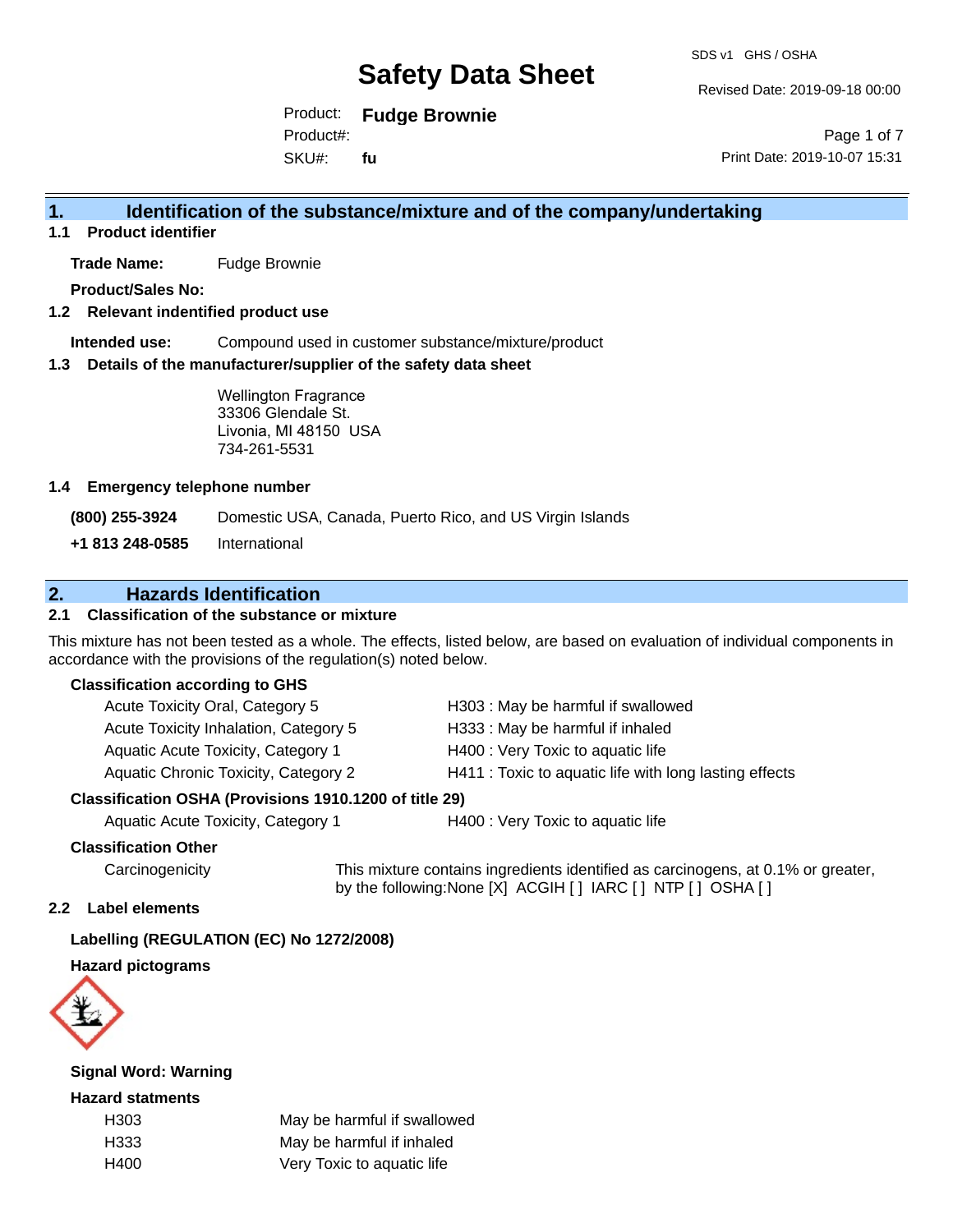Revised Date: 2019-09-18 00:00

### Product: **Fudge Brownie**

SKU#: Product#: **fu**

Page 2 of 7 Print Date: 2019-10-07 15:31

| H411                                     | Toxic to aquatic life with long lasting effects                         |
|------------------------------------------|-------------------------------------------------------------------------|
| <b>Precautionary Statements</b>          |                                                                         |
| <b>Prevention:</b>                       |                                                                         |
| P <sub>273</sub>                         | Avoid release to the environment                                        |
| Response:                                |                                                                         |
| $P304 + P312$                            | IF INHALED: Call a POISON CENTER or doctor/physician if you feel unwell |
| P312                                     | Call a POISON CENTER or doctor/physician if you feel unwell             |
| P391                                     | <b>Collect Spillage</b>                                                 |
| <b>Other Hazards</b><br>$2.3\phantom{0}$ |                                                                         |

**no data available**

## **3. Composition/Information on Ingredients**

### **3.1 Mixtures**

This product is a complex mixture of ingredients, which contains among others the following substance(s), presenting a health or environmental hazard within the meaning of the UN Globally Harmonized System of Classification and Labeling of Chemicals (GHS):

| CAS#<br>Ingredient                             | EC#                            | Conc.<br>Range                                           | <b>GHS Classification</b> |  |
|------------------------------------------------|--------------------------------|----------------------------------------------------------|---------------------------|--|
| 120-51-4                                       | 204-402-9                      | $30 - 40%$                                               | H302; H313; H400; H411    |  |
| <b>Benzyl Benzoate</b>                         |                                |                                                          |                           |  |
| 8050-15-5                                      | 232-476-2                      | $30 - 40 \%$                                             | H402; H412                |  |
| Methyl ester of rosin (partially hydrogenated) |                                |                                                          |                           |  |
| $121 - 32 - 4$                                 | 204-464-7                      | $2 - 5%$                                                 | H303; H320; H402          |  |
|                                                | 3-Ethoxy-4-hydroxybenzaldehyde |                                                          |                           |  |
| 4940-11-8                                      | 225-582-5                      | $1 - 2%$                                                 | H302; H401                |  |
| <b>Ethyl Maltol</b>                            |                                |                                                          |                           |  |
|                                                |                                | See Section 16 for full text of GHS classification codes |                           |  |

See Section 16 for full text of GHS classification codes which where not shown in section 2

Total Hydrocarbon Content (%  $w/w$ ) = 0.00

| <b>First Aid Measures</b><br>4.                                    |                                                                                                               |
|--------------------------------------------------------------------|---------------------------------------------------------------------------------------------------------------|
| Description of first aid measures<br>4.1                           |                                                                                                               |
| Inhalation:                                                        | Remove from exposure site to fresh air and keep at rest.<br>Obtain medical advice.                            |
| Eye Exposure:                                                      | Flush immediately with water for at least 15 minutes.<br>Contact physician if symptoms persist.               |
| <b>Skin Exposure:</b>                                              | Remove contaminated clothes. Wash thoroughly with water (and soap).<br>Contact physician if symptoms persist. |
| Ingestion:                                                         | Rinse mouth with water and obtain medical advice.                                                             |
| Most important symptoms and effects, both acute and delayed<br>4.2 |                                                                                                               |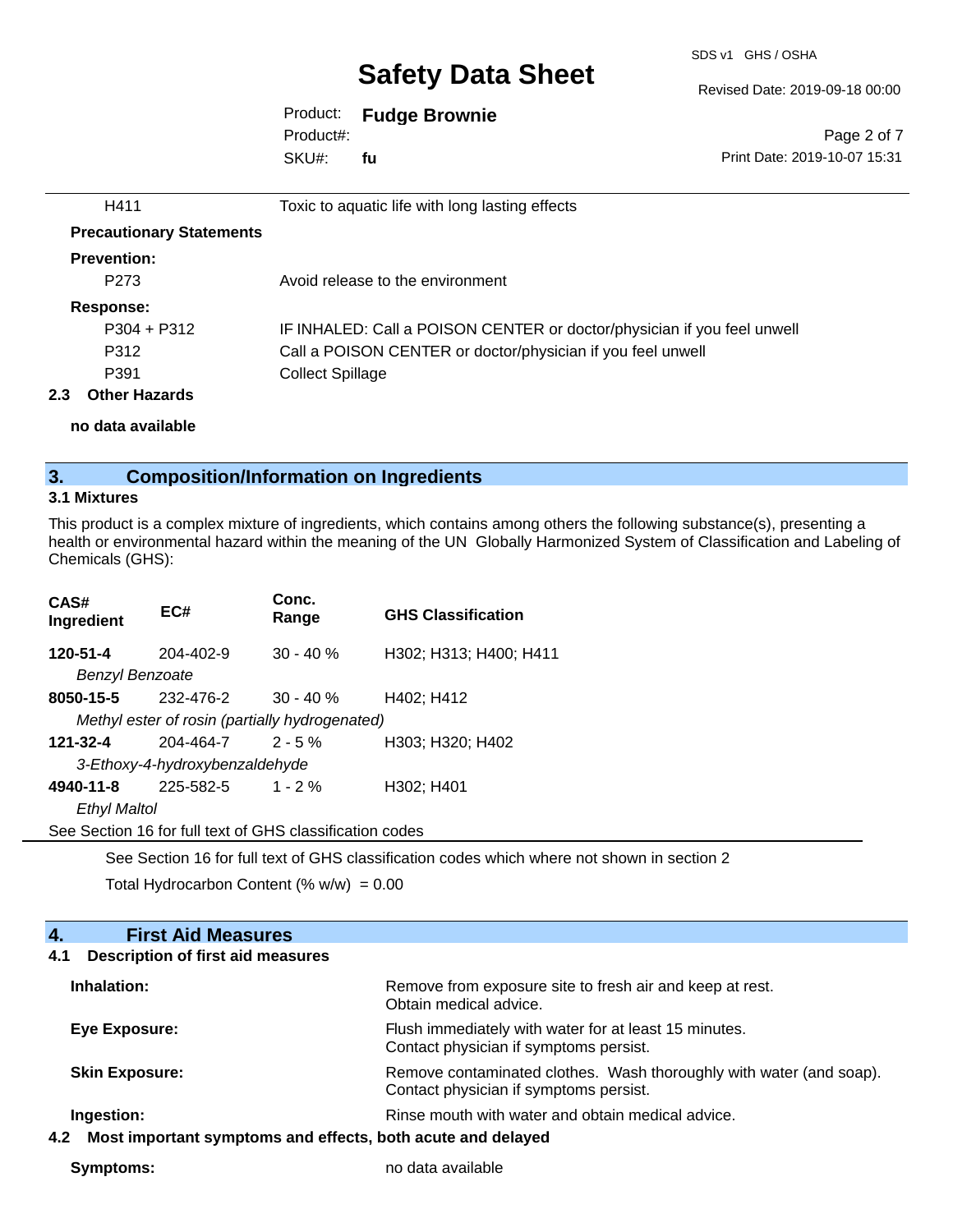SDS v1 GHS / OSHA

Revised Date: 2019-09-18 00:00

Product: **Fudge Brownie**

SKU#: Product#: **fu**

Page 3 of 7 Print Date: 2019-10-07 15:31

| <b>Risks:</b><br>Indication of any immediate medical attention and special treatment needed<br>4.3 | Refer to Section 2.2 "Hazard Statements"          |
|----------------------------------------------------------------------------------------------------|---------------------------------------------------|
| Treatment:                                                                                         | Refer to Section 2.2 "Response"                   |
| 5.<br><b>Fire-Fighting measures</b><br>5.1<br><b>Extinguishing media</b>                           |                                                   |
| Suitable:                                                                                          | Carbon dioxide (CO2), Dry chemical, Foam          |
| Unsuitable<br>5.2 Special hazards arising from the substance or mixture                            | Do not use a direct water jet on burning material |
| During fire fighting:<br>5.3 Advice for firefighters                                               | Water may be ineffective                          |
| <b>Further information:</b>                                                                        | Standard procedure for chemical fires             |

#### **6. Accidental Release Measures**

#### **6.1 Personal precautions, protective equipment and emergency procedures**

Avoid inhalation and contact with skin and eyes. A self-contained breathing apparatus is recommended in case of a major spill.

#### **6.2 Environmental precautions**

Keep away from drains, soil, and surface and groundwater.

#### **6.3 Methods and materials for containment and cleaning up**

Clean up spillage promptly. Remove ignition sources. Provide adequate ventilation. Avoid excessive inhalation of vapors. Gross spillages should be contained by use of sand or inert powder and disposed of according to the local regulations.

#### **6.4 Reference to other sections**

Not Applicable

#### **7. Handling and Storage**

#### **7.1 Precautions for safe handling**

Apply according to good manufacturing and industrial hygiene practices with proper ventilation. Do not drink, eat or smoke while handling. Respect good personal hygiene.

#### **7.2 Conditions for safe storage, including any incompatibilities**

Store in a cool, dry and ventilated area away from heat sources and protected from light in tightly closed original container. Avoid uncoated metal container. Keep air contact to a minimum.

#### **7.3 Specific end uses**

No information available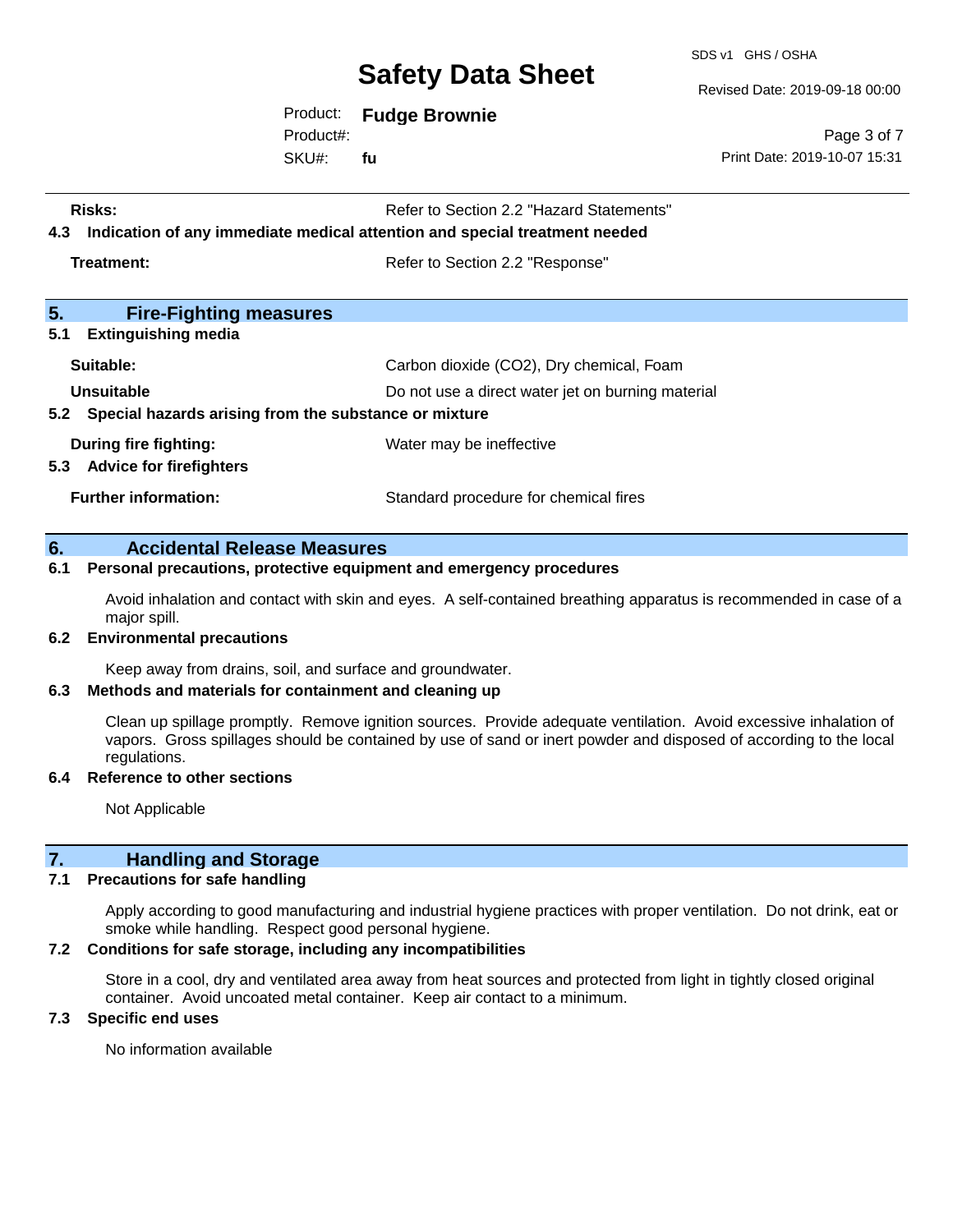Revised Date: 2019-09-18 00:00

Product: **Fudge Brownie** SKU#: Product#: **fu**

Page 4 of 7 Print Date: 2019-10-07 15:31

## **8. Exposure Controls/Personal Protection 8.1 Control parameters Exposure Limits:** Contains no substances with occupational exposure limit values. **Engineering Controls:** Use local exhaust as needed. **8.2 Exposure controls - Personal protective equipment Eye protection:** Tightly sealed goggles, face shield, or safety glasses with brow guards and side shields, etc. as may be appropriate for the exposure **Respiratory protection:** Avoid excessive inhalation of concentrated vapors. Apply local ventilation where appropriate. **Skin protection:** Avoid Skin contact. Use chemically resistant gloves as needed.

### **9. Physical and Chemical Properties**

#### **9.1 Information on basic physical and chemical properties**

| Appearance:                  | Liquid                        |
|------------------------------|-------------------------------|
| Odor:                        | Conforms to Standard          |
| Color:                       | Colorless to Pale Yellow (G3) |
| <b>Viscosity:</b>            | Liquid                        |
| <b>Freezing Point:</b>       | Not determined                |
| <b>Boiling Point:</b>        | Not determined                |
| <b>Melting Point:</b>        | Not determined                |
| <b>Flashpoint (CCCFP):</b>   | $>$ 200 F (93.33 C)           |
| <b>Auto flammability:</b>    | Not determined                |
| <b>Explosive Properties:</b> | None Expected                 |
| <b>Oxidizing properties:</b> | None Expected                 |
| Vapor Pressure (mmHg@20 C):  | 0.0333                        |
| %VOC:                        | 0.03                          |
| Specific Gravity @ 25 C:     | 1.0350                        |
| Density @ 25 C:              | 1.0320                        |
| Refractive Index @ 20 C:     | 1.5150                        |
| Soluble in:                  | Oil                           |

## **10. Stability and Reactivity**

| 10.1 Reactivity                         | None                                               |
|-----------------------------------------|----------------------------------------------------|
| <b>10.2 Chemical stability</b>          | Stable                                             |
| 10.3 Possibility of hazardous reactions | None known                                         |
| <b>10.4 Conditions to avoid</b>         | None known                                         |
| 10.5 Incompatible materials             | Strong oxidizing agents, strong acids, and alkalis |
| 10.6 Hazardous decomposition products   | None known                                         |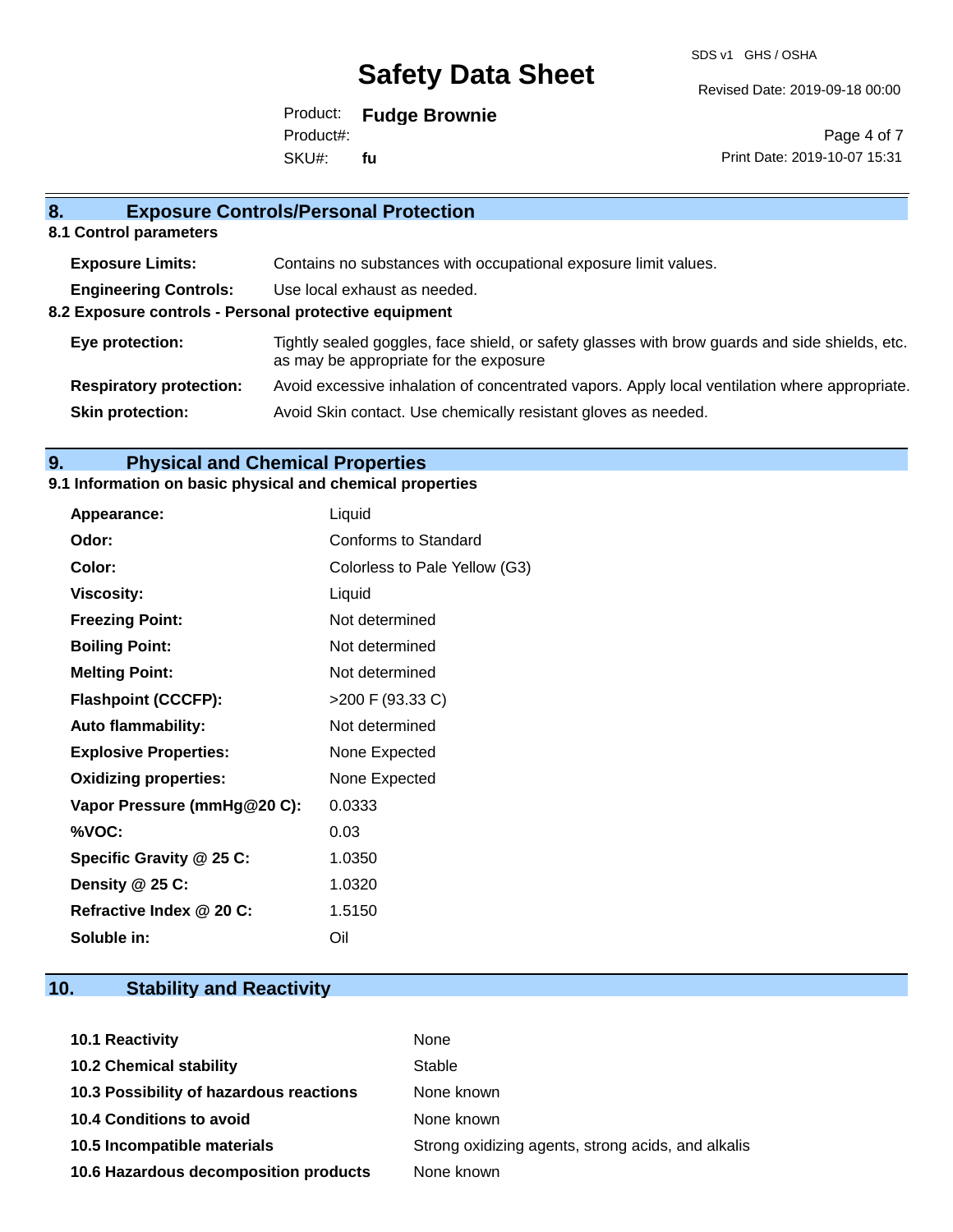Revised Date: 2019-09-18 00:00

Product: **Fudge Brownie** SKU#: Product#: **fu**

Page 5 of 7 Print Date: 2019-10-07 15:31

### **11. Toxicological Information**

#### **11.1 Toxicological Effects**

Acute Toxicity Estimates (ATEs) based on the individual Ingredient Toxicity Data utilizing the "Additivity Formula"

| Acute toxicity - Oral - (Rat) mg/kg                | (LD50: 2695.4177) May be harmful if swallowed            |
|----------------------------------------------------|----------------------------------------------------------|
| Acute toxicity - Dermal - (Rabbit) mg/kg           | Not classified - the classification criteria are not met |
| Acute toxicity - Inhalation - (Rat) mg/L/4hr       | (LD50: 43.7172) May be harmful if inhaled                |
| <b>Skin corrosion / irritation</b>                 | May be harmful if inhaled                                |
| Serious eye damage / irritation                    | Not classified - the classification criteria are not met |
| <b>Respiratory sensitization</b>                   | Not classified - the classification criteria are not met |
| <b>Skin sensitization</b>                          | Not classified - the classification criteria are not met |
| <b>Germ cell mutagenicity</b>                      | Not classified - the classification criteria are not met |
| Carcinogenicity                                    | Not classified - the classification criteria are not met |
| <b>Reproductive toxicity</b>                       | Not classified - the classification criteria are not met |
| Specific target organ toxicity - single exposure   | Not classified - the classification criteria are not met |
| Specific target organ toxicity - repeated exposure | Not classified - the classification criteria are not met |
| <b>Aspiration hazard</b>                           | Not classified - the classification criteria are not met |

### **12. Ecological Information**

**12.1 Toxicity**

| <b>Acute acquatic toxicity</b>     | Very Toxic to aquatic life                      |
|------------------------------------|-------------------------------------------------|
| <b>Chronic acquatic toxicity</b>   | Toxic to aquatic life with long lasting effects |
| <b>Toxicity Data on soil</b>       | no data available                               |
| <b>Toxicity on other organisms</b> | no data available                               |
|                                    |                                                 |
| 12.2 Persistence and degradability | no data available                               |
| 12.3 Bioaccumulative potential     | no data available                               |
| 12.4 Mobility in soil              | no data available                               |
| 12.5 Other adverse effects         | no data available                               |
|                                    |                                                 |

### **13. Disposal Conditions**

#### **13.1 Waste treatment methods**

Do not allow product to reach sewage systems. Dispose of in accordance with all local and national regulations. Send to a licensed waste management company.The product should not be allowed to enter drains, water courses or the soil. Do not contaminate ponds, waterways or ditches with chemical or used container.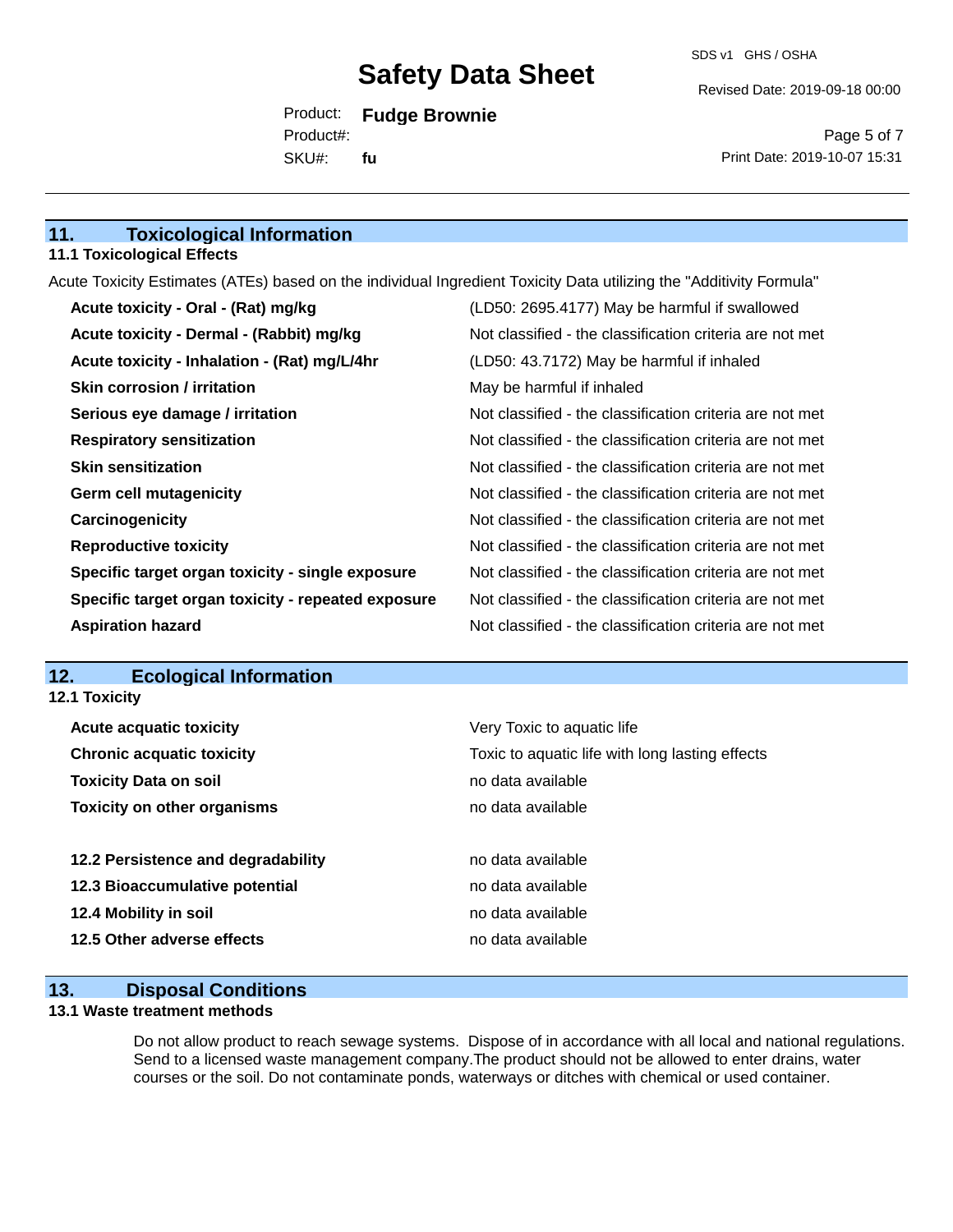SDS v1 GHS / OSHA

Revised Date: 2019-09-18 00:00

Product: **Fudge Brownie**

SKU#: Product#: **fu**

Page 6 of 7 Print Date: 2019-10-07 15:31

**14. Transport Information** 

| <b>Marine Pollutant</b>                                       | Yes. Ingredient of greatest environmental impact:<br>120-51-4 : (30 - 40 %) : Benzyl Benzoate |              |                                     |                 |               |
|---------------------------------------------------------------|-----------------------------------------------------------------------------------------------|--------------|-------------------------------------|-----------------|---------------|
| <b>Regulator</b>                                              |                                                                                               | <b>Class</b> | <b>Pack Group</b>                   | <b>Sub Risk</b> | UN-nr.        |
| U.S. DOT (Non-Bulk)                                           |                                                                                               |              | Not Regulated - Not Dangerous Goods |                 |               |
| <b>Chemicals NOI</b>                                          |                                                                                               |              |                                     |                 |               |
| <b>ADR/RID (International Road/Rail)</b>                      |                                                                                               |              |                                     |                 |               |
| <b>Environmentally Hazardous</b><br>Substance, Liquid, n.o.s. |                                                                                               | 9            | Ш                                   |                 | <b>UN3082</b> |
| <b>IATA (Air Cargo)</b>                                       |                                                                                               |              |                                     |                 |               |
| <b>Environmentally Hazardous</b><br>Substance, Liquid, n.o.s. |                                                                                               | 9            | Ш                                   |                 | <b>UN3082</b> |
| IMDG (Sea)                                                    |                                                                                               |              |                                     |                 |               |
| <b>Environmentally Hazardous</b><br>Substance, Liquid, n.o.s. |                                                                                               | 9            | Ш                                   |                 | <b>UN3082</b> |

| 15.<br><b>Regulatory Information</b><br><b>U.S. Federal Regulations</b>          |                                                                                                                 |
|----------------------------------------------------------------------------------|-----------------------------------------------------------------------------------------------------------------|
| <b>TSCA (Toxic Substance Control Act)</b><br>40 CFR(EPCRA, SARA, CERCLA and CAA) | All components of the substance/mixture are listed or exempt<br>This product contains NO components of concern. |
| <b>U.S. State Regulations</b>                                                    |                                                                                                                 |
| <b>California Proposition 65 Warning</b><br><b>Canadian Regulations</b>          | No Warning required                                                                                             |
| <b>DSL</b>                                                                       | 100.00% of the components are listed or exempt.                                                                 |

## **16. Other Information**

#### **GHS H-Statements referred to under section 3 and not listed in section 2**

| H302: Harmful if swallowed                     | H313 : May be harmful in contact with skin              |
|------------------------------------------------|---------------------------------------------------------|
| H320 : Causes eye irritation                   | H401 : Toxic to aquatic life                            |
| H402 : Harmful to aquatic life                 | H412: Harmful to aquatic life with long lasting effects |
| <b>Total Fractional Values</b>                 |                                                         |
| (TFV) Risk                                     | (TFV) Risk                                              |
| (114.37) Acute Toxicity Inhalation, Category 5 | (14.94) Aquatic Chronic Toxicity, Category 3            |
| (2.69) Aquatic Chronic Toxicity, Category 4    | (1.86) Acute Toxicity Oral, Category 5                  |
| (1.36) Aquatic Chronic Toxicity, Category 2    | (1.36) Aquatic Acute Toxicity, Category 1               |